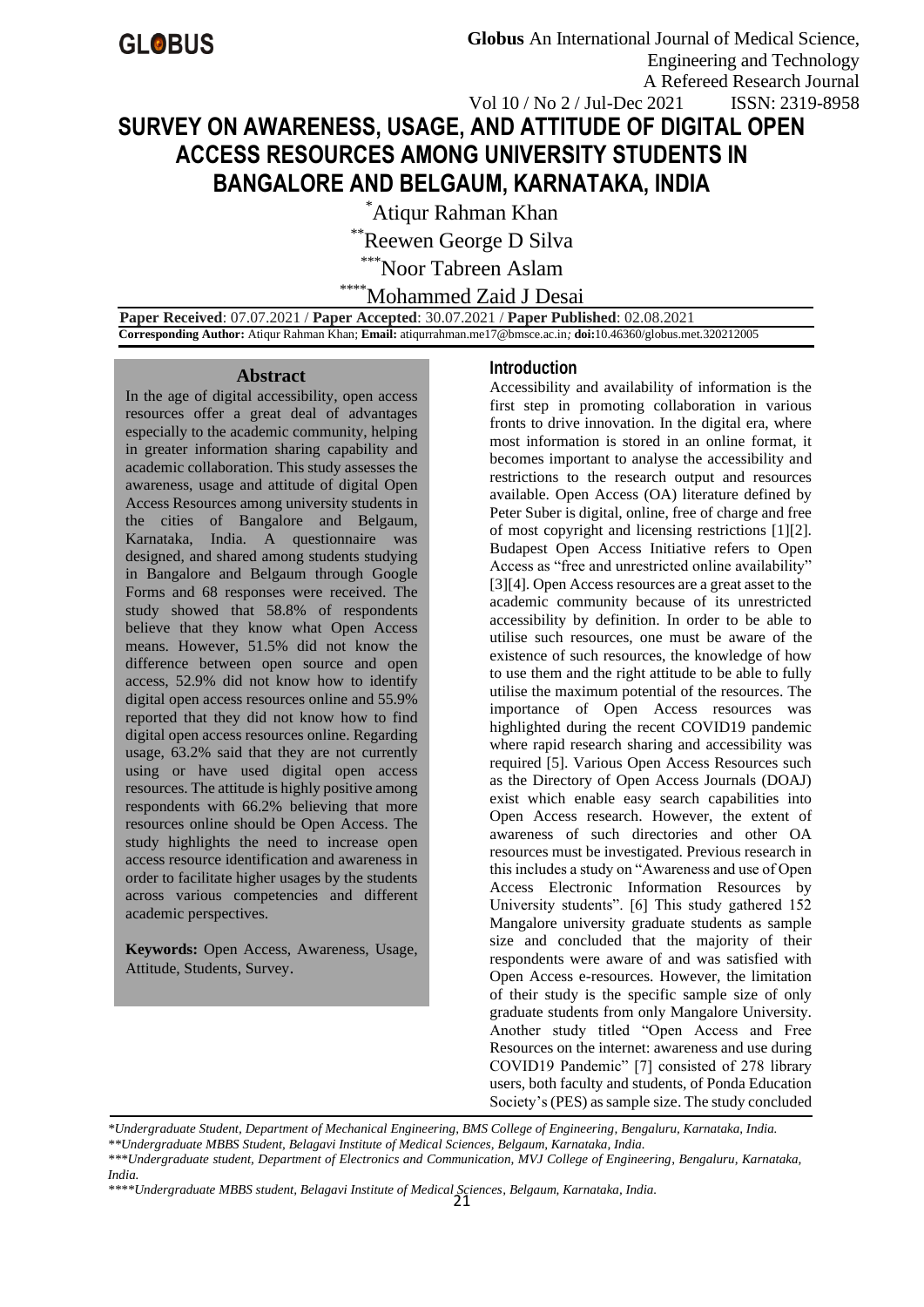that 60.43% of their respondents were aware of Open Access Information Resources. This study was also limited by their sample size consisting of respondents only from PES. This study also highlighted that 48.5% of their respondents were not aware of COVID19 open access resources provided by publishers and vendors during COVID19, which further highlights the need to study the extent of awareness of Open Access Resources. Another study titled "Awareness and Use of Open Access Resources in Higher Education and Scholarly Research: Faculties versus Students Perspective" [8] used purposive sampling technique to select 52 students and 17 faculties within 4 research institutes of Rajshahi University, Bangladesh as its respondents. The study concluded that despite having little knowledge on OA concepts such as publication models etc, the majority of faculties from the study were aware of OA repositories and directories. Our study aims to add on to the existing literature by analyzing key parameters such as: the awareness that the respondents perceive they have regarding OA resources versus their actual responses to some questions on OA Resources awareness, their current usage of OA resources, their awareness on how to identify and search for OA resources online and their attitude towards OA resources.

### **Objectives of The Study**

- 1. Analyze the awareness that the respondents think they have regarding digital OA resources versus the actual awareness regarding OA resources such as difference between Open Sources and Open Access [9] and awareness on searching and identification of digital OA resources online.
- 2. Analyze current and past usage of digital OA resources among respondents as well as their responses to reasons for lack of awareness of OA resources among people.
- 3. Analyze the attitude of respondents towards digital OA resources.

## **Methodology**

- 1. Study Design: A web based cross sectional study designed and the data was collected using a snowball technique among university students from Bangalore and Belgaum located in the state of Karnataka, India from 27 to 30 June 2021.
- 2. Inclusion criteria: University students with location of studies in Bangalore and Belgaum, Karnataka, India, aged between 17 - 30 years.
- 3. Exclusion criteria: Anyone who is not a university student with location of studies in Bangalore and Belgaum, Karnataka and aged below 17 years or above 30 years.
- 4. Questionnaire: A self structured questionnaire consisting of both MCQ and written answer was

prepared using Google Forms and was circulated on social media platforms like Whatsapp and Instagram which had the following sections and questions:

- a. Personal Details:
	- i. Please enter your email address
	- ii. Please enter your Name (optional)
	- iii. Please select your age
	- iv. Gender
	- v. Location of your studies
	- vi. Course you are currently doing
	- vii. Year of study
- b. Awareness/Understanding of digital Open Access Resources:
	- i. Do you know what Open Access means?
	- ii. Do you know the difference between Open Access and Open Source?
	- iii. Do you know how to identify digital Open Access resources online?
	- iv. Do you know how to find digital Open Access resources online?
	- v. Are you aware of the advantages of digital Open Access resources?
- c. Usage of digital Open Access Resources:
	- i. Are you currently using or have used digital Open Access Resources?
	- ii. If yes, please mention some
	- iii. Do you think that more people should be made aware of and use Open Access Resources?
	- iv. What do you think are the reasons that people are not aware of / using Open Access Resources?
- d. Attitude towards digital Open Access Resources:
	- i. Do you think that more resources online should be Open Access?
	- ii. If yes, why?
	- iii. Do you believe that digital Open Access Resources are beneficial to the student community?

The data collected was analysed by Google Forms on the basis of their responses.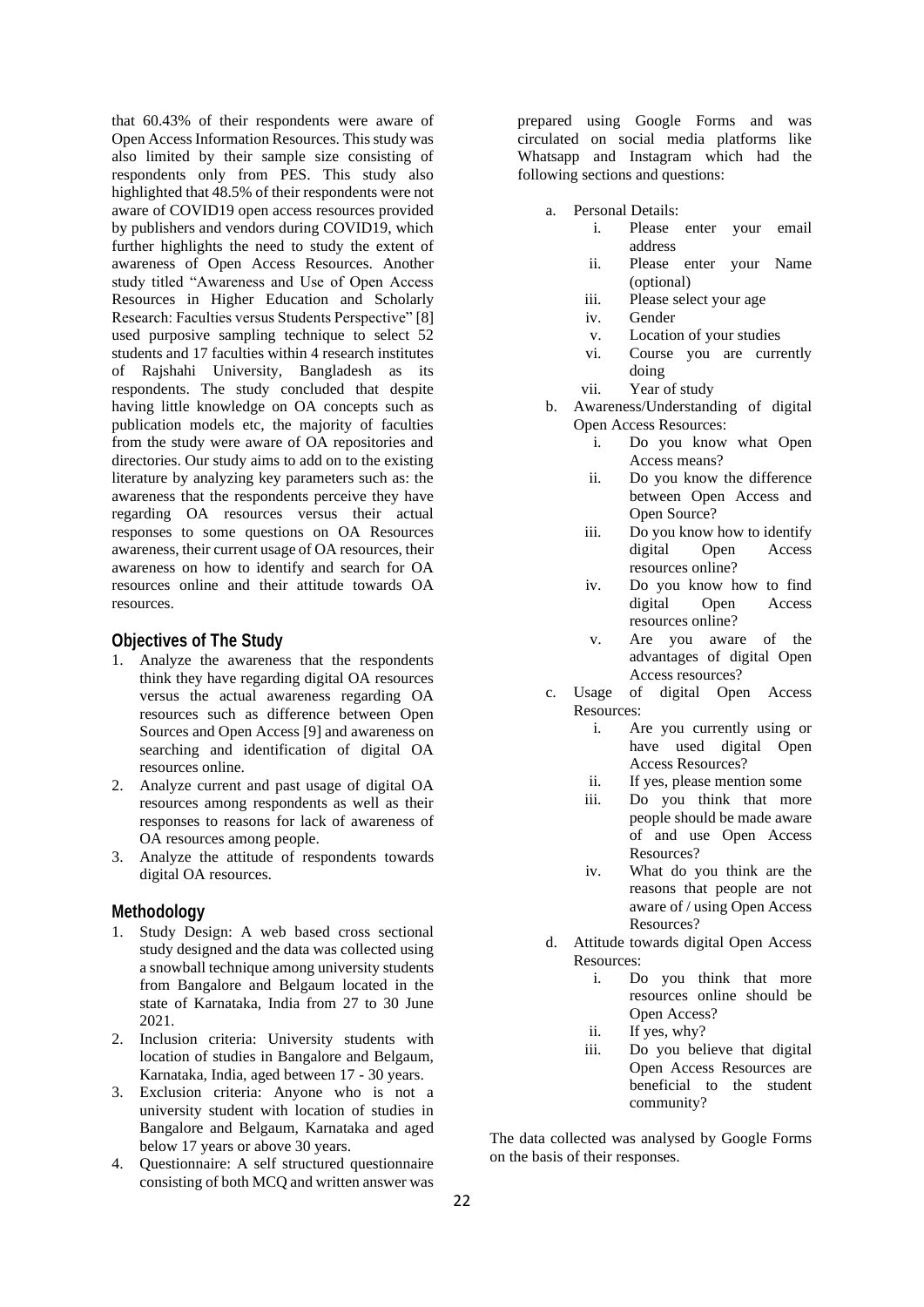# **Findings and Data Analysis**

The study was done following the above methodology and 68 university students from Bangalore and Belgaum took part in the study. The participants were of various streams like Engineering, Medical, Hotel management, B.Com., Architecture, Law, BBA and B.Sc. The following results were obtained:

- 1. Socio-demographic characteristics: The mean age of the participants was 21.63 years, with 38 male (55.9%) and 30 female (44.1%) participants. 32 (47.1%) of the participants were studying in Belgaum whereas 36 (52.9%) of them were studying in Bangalore. In the study, 25 participants (36.8%) were studying MBBS, 39 participants (57.4%) were pursuing B.Tech. and a total of 4% of participants were studying Architecture, Law, Hotel Management and B.Com. 1 participant (1.5%) was in 5th year, 48 of the participants (70.6%) were currently in 4th year, 11 participants (16.2%) were in 3rd year, 6 participants (8.8%) were in 2nd year, and 2 participants (2.9%) were from 1st year of their course.
- 2. Awareness related to Open Access resources: In our study, 58.8% participants reported that they know what Open Access means and 7.4% were unsure of the same. 51.5% of study participants reported that that did not know the difference between Open Access and Open Source, 11.8% were unsure of the posed question, 52.9% of them said they did not know how to identify Digital Open Access Resources, with 26.5% of them being uncertain. Likewise, 55.9% of the

study participants conveyed that they did not know how to find Digital Open Access Resources and 19.1% of them were uncertain of the same. Only 33.8% participants were positive that they were aware of the advantages of Digital Open Access Resources whereas 11.8% of them were unsure about it.

- 3. Usage of Digital Open Access Resources: When enquired about usage of Digital Open Access Resources, 63.2% of the participants told that they are currently not using or have not used Digital Open Access Resources whereas 13.2% of them were uncertain about it. When asked to name a few resources which they have used, participants mentioned Google Scholar, Pubmed, Scimago and other online libraries. 79.4% of the participants felt that more people should be made aware of Digital Open Access Resources and its usage, with 14.7% of them being unsure of the same. Participants opined that lack of awareness, lack of knowledge, fear of malware and lack of clarity were some of the factors leading to people being unaware or not using Digital Open Access Resources.
- 4. Attitude towards digital Open Access Resources: When investigated about the attitude of the participants regarding Digital Open Access Resources, 66.2% of them were positive that more resources online should be Open Access stating the reason that it was easy, freely available and easily accessible to others whereas 26.5% were unsure about it. Likewise, 77.9% of them believed that Digital Open Access Resources are a beneficial community and 19.1% were unclear about it.

| Demographic Characteristics | Number of Respondents | Percentage (%) |  |
|-----------------------------|-----------------------|----------------|--|
| Age                         |                       |                |  |
| 19 yrs                      | $\mathfrak{2}$        | 2.9            |  |
| 20 yrs                      | $\overline{2}$        | 2.9            |  |
| 21 yrs                      | 21                    | 30.9           |  |
| 22 yrs                      | 38                    | 55.9           |  |
| 23 yrs                      | $\overline{4}$        | 5.9            |  |
| 24 yrs                      | $\mathbf{1}$          | 1.5            |  |
| Gender                      |                       |                |  |
| Male                        | 38                    | 55.9           |  |
| Female                      | 30                    | 44.1           |  |
| Location of studies         |                       |                |  |
| Bangalore                   | 36                    | 52.9           |  |
| Belgaum                     | 32                    | 47.1           |  |
|                             | 23                    |                |  |

# **Table 1: Socio-Demographic Characteristics of The Respondents**

\_\_\_\_\_\_\_\_\_\_\_\_\_\_\_\_\_\_\_\_\_\_\_\_\_\_\_\_\_\_\_\_\_\_\_\_\_\_\_\_\_\_\_\_\_\_\_\_\_\_\_\_\_\_\_\_\_\_\_\_\_\_\_\_\_\_\_\_\_\_\_\_\_\_\_\_\_\_\_\_\_\_\_\_\_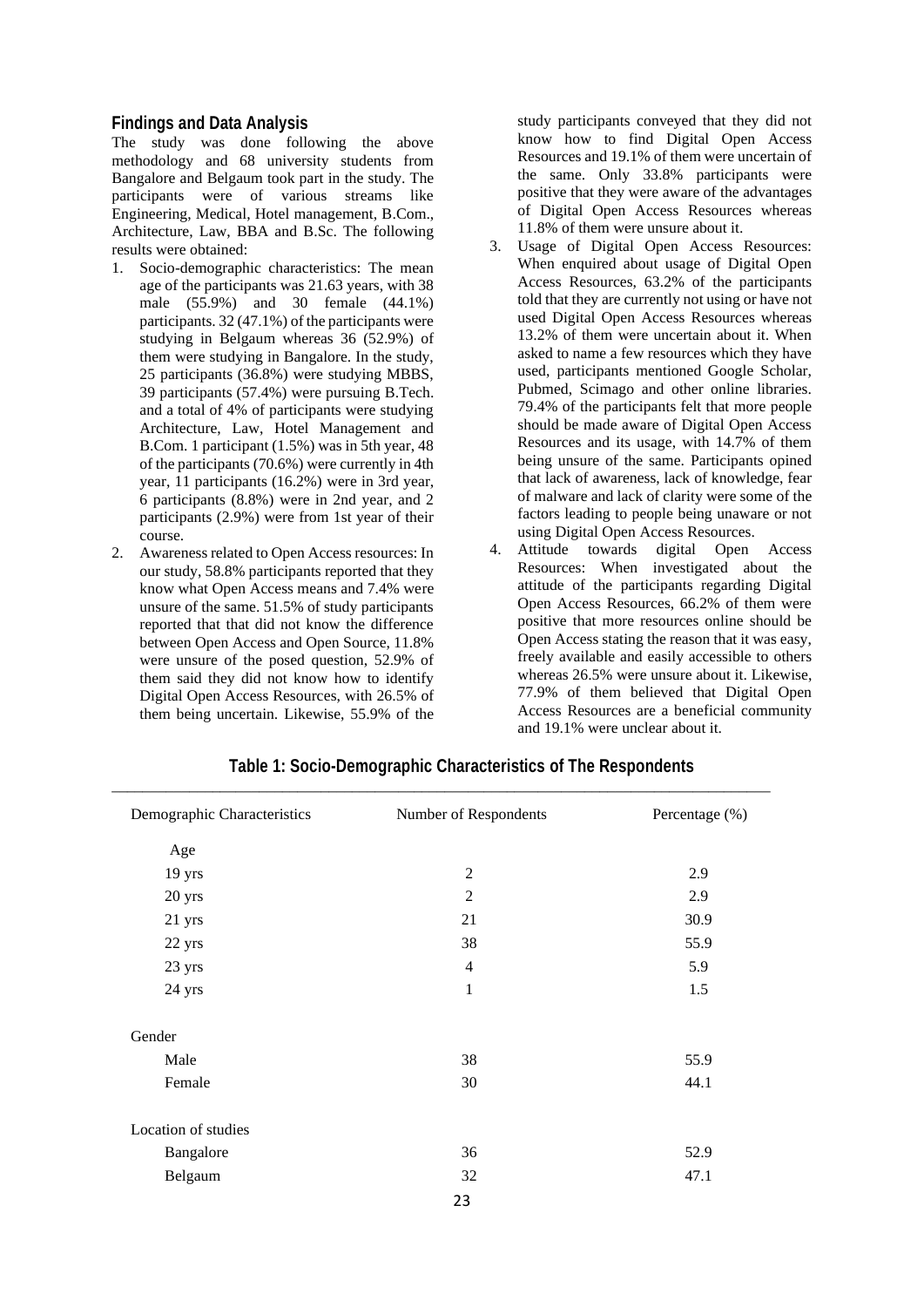| Course of Study  |                |      |
|------------------|----------------|------|
| Engineering      | 39             | 57.4 |
| Medical          | 25             | 36.8 |
| Architecture     | $\mathbf{1}$   | 1.5  |
| Law              | $\mathbf{1}$   | 1.5  |
| Bcom             | $\mathbf{1}$   | 1.5  |
| Hotel Management | $\mathbf{1}$   | 1.5  |
|                  |                |      |
| Year of Study    |                |      |
| 1st              | $\overline{2}$ | 2.9  |
| 2nd              | 6              | 8.8  |
| 3rd              | 11             | 16.2 |
| 4th              | 48             | 70.6 |
| 5th              | $\mathbf{1}$   | 1.5  |
|                  |                |      |

# **Table 2: Awareness, Usage and Attitude of Digital Open Access Resources Among University Students**

| Questions |                                                                                              | Yes $(\% )$  | No $(\%)$    | $Maybe(\%)$  |
|-----------|----------------------------------------------------------------------------------------------|--------------|--------------|--------------|
|           | Awareness of Digital Open Access Resources                                                   |              |              |              |
| 1.        | Do you know what Open Access means                                                           | $40(58.8\%)$ | 23(33.8%)    | $5(7.4\%)$   |
| 2.        | Do you know the difference between Open Access and<br>Open Source                            | 25(36.8%)    | 35(51.5%)    | $8(11.8\%)$  |
| 3.        | Do you know how to identify Digital Open Access<br>Resources online                          | 14(20.6%)    | 36(52.9%)    | 18(26.5%)    |
| 4.        | Do you know how to find Digital Open Access<br>Resources online                              | 17(25%)      | 38(55.9%)    | $13(19.1\%)$ |
| 5.        | Are you aware of the advantages of Digital Open<br><b>Access Resources</b>                   | 23(33.8%)    | 37(54.4%)    | $8(11.8\%)$  |
|           | <b>Usage of Digital Open Access Resources</b>                                                |              |              |              |
| 1.        | Are you currently using or have used Digital Open<br><b>Access Resources</b>                 | 16(23.5%)    | $43(63.2\%)$ | $9(13.2\%)$  |
| 2.        | Do you think more people should be made aware of and<br>use Digital Open Access Resources    | 54(79.4%)    | $4(5.9\%)$   | 10(14.7%)    |
|           | Attitude towards Digital Open Access Resources                                               |              |              |              |
|           | 1. Do you think more resources online should be Open                                         |              |              |              |
|           | Access                                                                                       | $45(66.2\%)$ | $5(7.4\%)$   | 18(26.5%)    |
| 2.        | Do you believe that Digital Open Access Resources are<br>beneficial to the student community | 53(77.9%)    | $2(2.9\%)$   | $13(19.1\%)$ |